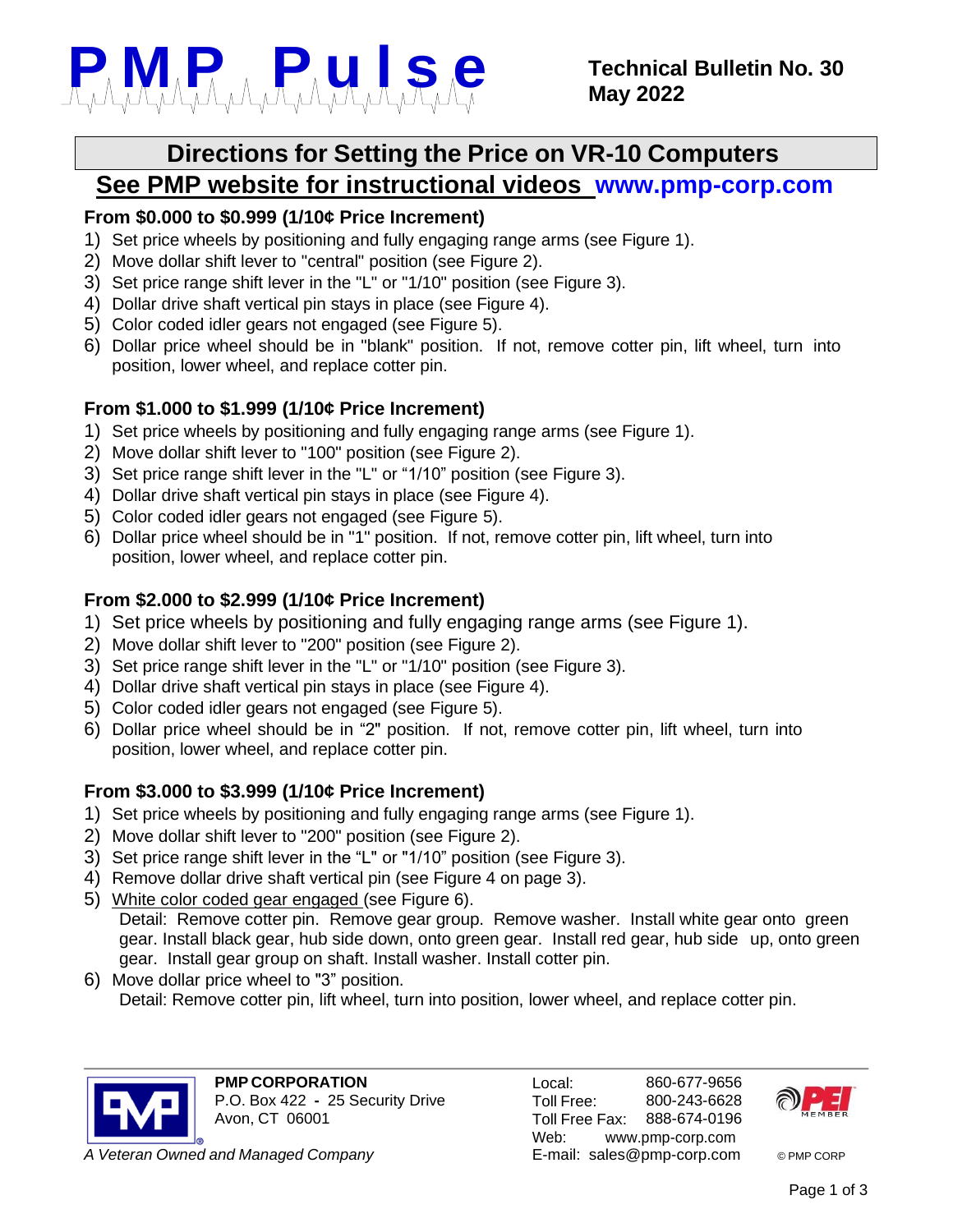#### **From \$4.000 to \$4.999 (1/10¢ Price Increment)**

- 1) Set price wheels by positioning and fully engaging range arms (see Figure 1).
- 2) Move dollar shift lever to "200" position (see Figure 2).
- 3) Set price range shift lever in the "L" or "1/10" position (see Figure 3).
- 4) Remove dollar drive shaft vertical pin (see Figure 4 on page 3 and photos page 4).
- 5) Red color coded gear engaged (see Figure 7). Detail: Remove cotter pin. Remove gear group. Remove washer. Restack red then black gears upside down on green gear. Install white gear on black gear. Install gear group on shaft. Install washer. Install cotter pin.
- 6) Move dollar price wheel to "4" position. Detail: Remove cotter pin, lift wheel, turn into position, lower wheel, and replace cotter pin.

#### **From \$5.000 to \$5.999 (1/10¢ Price Increment)**

- 1) Set price wheels by positioning and fully engaging range arms (see Figure 1).
- 2) Move dollar shift lever to "200" position (see Figure 2).
- 3) Set price range shift lever position to the "L" or "1/10" position (see Figure 3).
- 4) Remove dollar drive shaft vertical pin (see Figure 4 on page 3 and photos page 4).
- 5) Black color coded gear engaged (see Figure 8). Detail: Remove cotter pin. Remove gear group. Remove washer. Install black gear group upside down on green gear. Install white then red gears on black gear. Install gear group on shaft. Install washer. Install cotter pin.
- 6) Move dollar price wheel to "5" position. Detail: Remove cotter pin, lift wheel, turn into position, lower wheel, and replace cotter pin.

#### **From \$0.00 to \$9.99 (1¢ Price Increment)**

- 1) Install dollar drive shaft vertical pin (see Figure 4).
- 2) Color coded gears not engaged. Install cotter pin so that they are suspended above washer (see Figure 5).
- 3) Move price range shift lever to the "H" or "1" position (see Figure 3).
- 4) Move dollar shift lever to "central" position (see Figure 2).
- 5) Move dollar price wheel to "blank" position. Detail: Remove cotter pin, lift wheel, turn into position, lower wheel, replace cotter pin.
- 6) Set price by positioning and fully engaging three range arms (see Figure 1).
- 7) Move decimal point on faceplates one position to the right.

All product or company's names, trade names, trademarks, parts numbers and part descriptions may be the trademarks of their respective owners, and are used for reference or identification purposes only. PMP does not claim any right to or affiliation with such owners. The PMP product described here is manufactured or remanufactured and sold by PMP and is not the product of any other identified manufacturer.